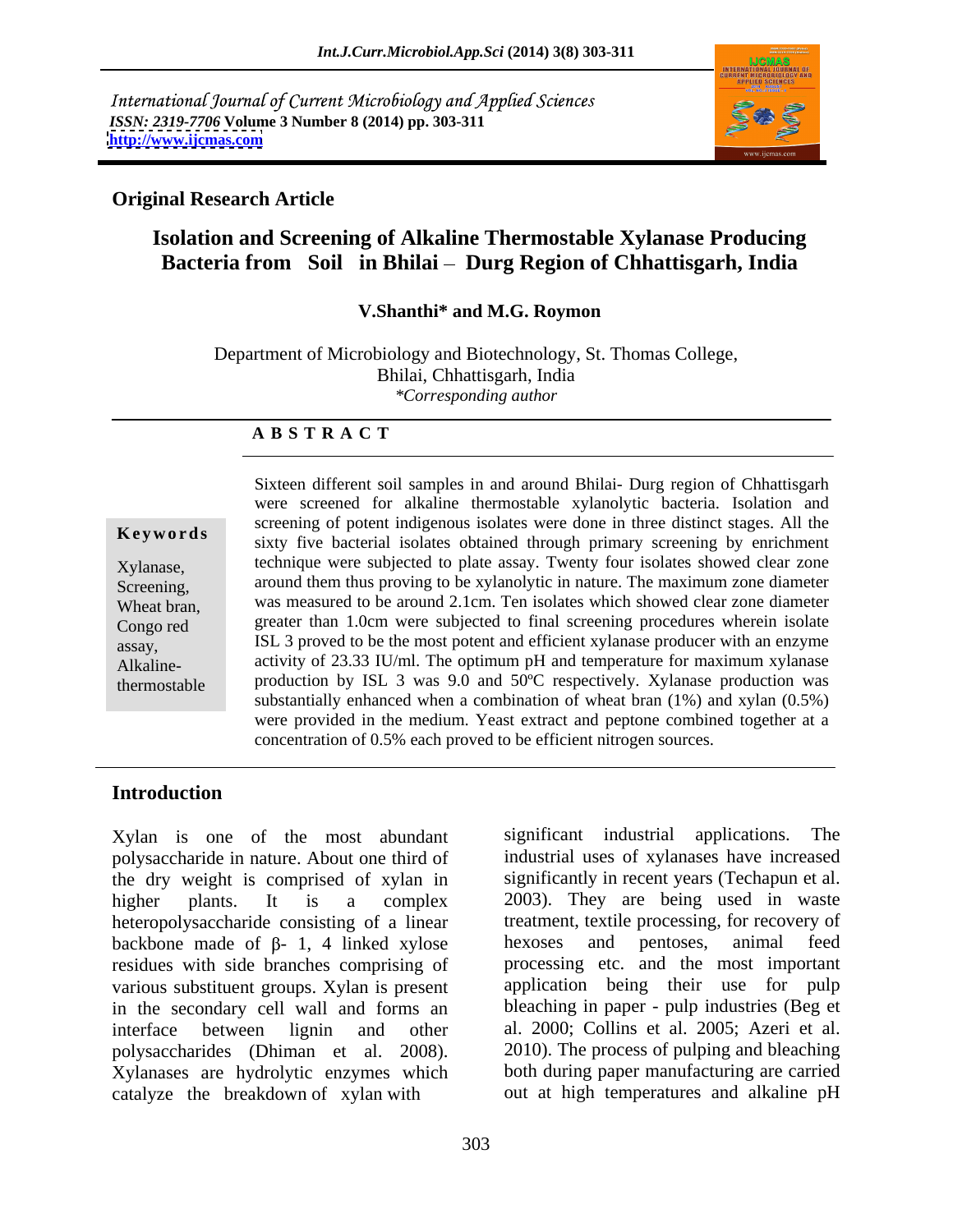(Srinivasan and Rele, 1999) and therefore distinct stages using wheat bran agar the need for alkaline thermostable xylanase medium for primary screening and xylan enzymes. Moreover the enzyme should be agar medium and liquid production medium free of cellulases which otherwise may for secondary and final screenings destroy the cellulose microfibres and thus deteriote the paper quality. Microorganisms are the most preferred source of industrially  $\qquad 0.1$  ml of the highest dilution were spread to important enzymes for commercial enrich xylanase producing organisms on applications. There are many microbes wheat bran agar medium with the following which have been reported to produce composition in g/l: wheat bran, 5.0; yeast xylanases like fungi (Taneja et al. 2002; extract, 3.0; peptone, 5.0; NaCl, 5.0 and Sudan and Bajaj, 2007), actinomycetes (Ball agar, 20.0, pH-9.0 and Mccarth, 1989) and bacteria (Nakamura et al., 1993; Gupta et al., 2001; Azeri et al., group of microorganisms and thus, owing to followed by destaining with 1M NaCl. The the industrial applications of xylanases; the main objective of the present study was to minimum diameter of 1cm around them isolate and screen indigenous alkaline, characteristics on xylanase production by  $MgSO_4.7H_2O$ , 0.2. 10% (v/v) fresh 18 hour

**Isolation and Screening:** A total of sixteen  $\pm 2^{\circ}$ C. soil samples from different areas in and around Bhilai - Durg region were collected indigenous isolates were done in three for 10 minutes at 4ºC (REMI Cooling

for secondary and final screenings respectively. In the primary screening, the sample suspensions were serially diluted and agar, 20.0, pH-9.0

2010) but among all; bacteria are more first screening procedure were then preferred in having high pH and temperature subjected to secondary screening wherein optima thereby facilitating their use for the cultures were plated on xylan agar industrial purposes. Moreover the medium containing birch wood xylan (0.5 production of xylanases from bacteria can be %) from HiMedia which was substituted for advantageous as the enzyme production rate wheat bran. Following four days of is normally higher due to the high growth incubation, the xylanolytic property of the rate of bacteria. The state of Chhattisgarh colonies obtained was assessed by Congo (India) comprises of 44% forest area with a fairly rich biodiversity. Such rich forest flooding the plates with 1.0 % (w/v) Congo resource should be able to sustain diverse red for 15 minutes (Kumar et al., 2010) thermostable xylanase producing bacterial broth. The final screening was performed in strains from the rich soil of Bhilai – Durg liquid production medium (Anuradha et al., region of Chhattisgarh and also to evaluate 2007) containing (g/l): xylan, 5.0; peptone, the effects of various physical and cultural  $5.0$ ; yeast extract, 5.0; K<sub>2</sub>HPO<sub>4</sub>, 1.0 and the most potent isolate. old culture was used to inoculate 50 ml **Materials and Methods inoculated flasks** were incubated for 96 The bacterial colonies obtained from the red assay method which was done by followed by destaining with 1M NaCl. The colonies showing clear zone with a minimum diameter of 1cm around them were selected and maintained in nutrient  $MgSO_4$ .7H<sub>2</sub>O, 0.2. 10% (v/v) fresh 18 hour medium in 250 ml Erlenmeyer flask. The hours on a rotary shaker (200 rpm) at 45 ºC  $\pm$  2 °C.

which included decomposed lignocellulosic isolates were inoculated individually into rich forest soil, dung, animal feed etc. all of production medium already mentioned. which were suspended in sterile distilled After proper incubation period, cells were water. Isolation and screening of potent separated by centrifugation at 10,000 rpm **Crude enzyme extraction:** The selected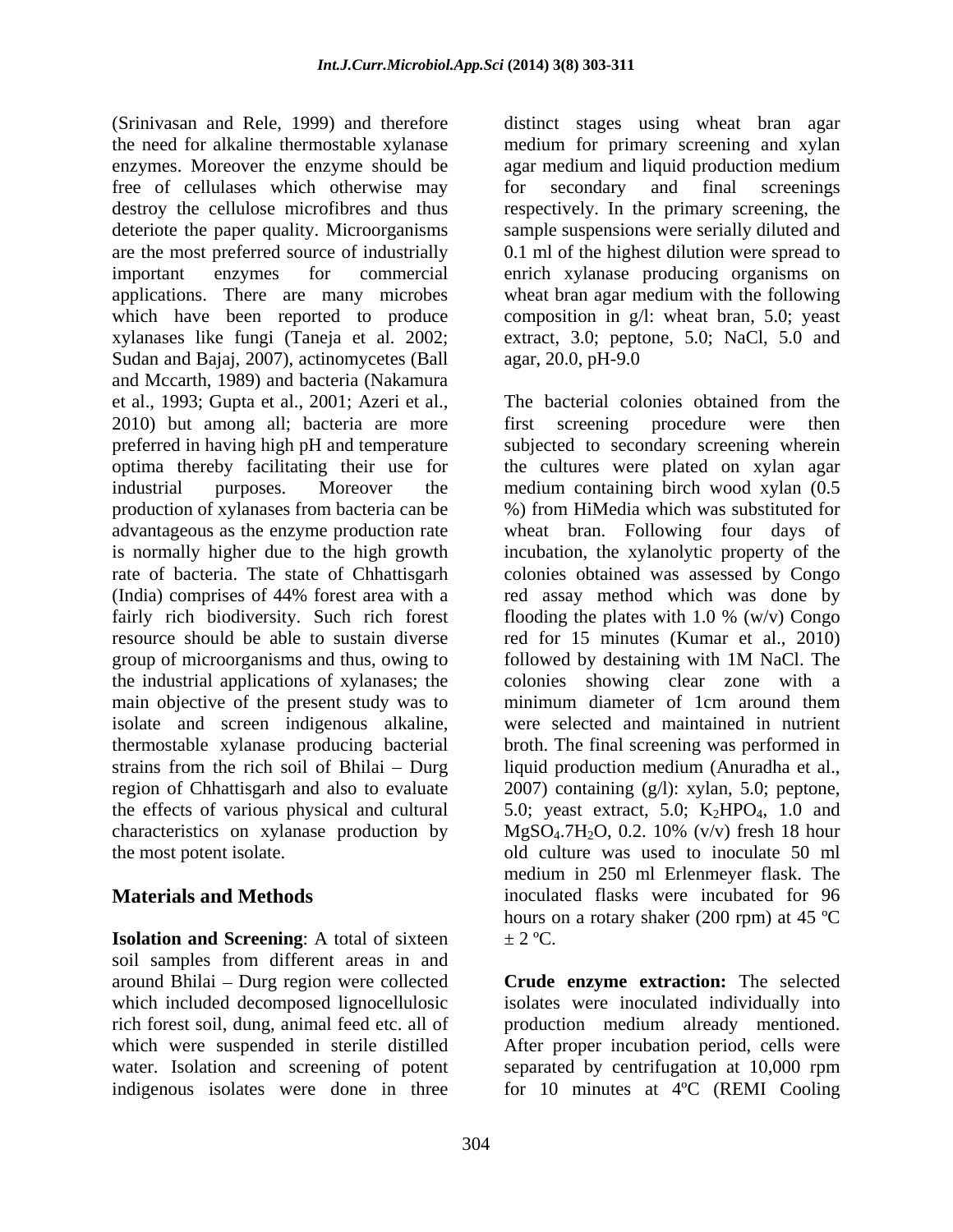**Xylanase assay:** The xylanase enzyme also studied. The effect of pH and activity was assayed by determining the temperature on enzyme production was concentration of reducing sugars liberated evaluated by adjusting the pH of the by the activity of the enzyme on its substrate production medium using different buffers xylan using DNS reagent (Miller, 1959). and by incubating the inoculated flasks at<br>The reaction mixture was prepared by various temperatures. All the optimization adding 1.8 ml of 1% birch wood xylan in studies were carried out by cultivating the 50mM Glycine  $-$  NaOH buffer (pH 9.0) and 0.2 ml of crude enzyme and incubating at 55 Erlenmeyer flask containing 20 ml of ºC for 10 minutes. The reaction was production medium and 10% w/v inoculum terminated by adding 3 ml DNS reagent followed by incubation at conditions already followed by incubation in boiling water for specified. Enzyme activity was determined 10 minutes to release the reducing sugars. A control was also set up where crude was<br>added after adding DNS All the tubes were **Results and Discussion** added after adding DNS. All the tubes were cooled to room temperature and the absorbance estimated by colorimeter at 540 nm against blank. All the experiments were set up in triplicates and the results are the mean of the three sets. One unit of xylanase activity was defined as the amount of enzyme required to release 1 µmol of xylose units per minute under the specified assay

**Protein estimation:** The method of Lowry et al. (1951) was used to estimate the protein concentration using bovine serum albumin

**Cellulase assay:** The cellulase activity was determined by measuring the amount of reduced sugars released from  $1\%$  (w/v) CMC as substrate under same conditions

xylanase enzyme production by the selected

Centrifuge). The supernatant obtained agriculture based carbon sources (1 %w/v). served as the source of extracellular crude The ability of different organic and enzyme (Subramaniyan et al., 1997). inorganic nitrogen sources (0.5% w/v) to induce optimum xylanase production was and by incubating the inoculated flasks at various temperatures. All the optimization selected bacterial isolate in 100 ml under specified reaction conditions.

# **Results and Discussion**

## **Screening of potent xylanase producers**

conditions. xylanase producing organisms, secondary as the standard. et al., 1997). Screening results prove that The primary screening of sixteen different soil samples in and around Bhilai - Durg region produced 65 bacterial isolates by enrichment method by plating on wheat bran agar medium (Table-1). To screen only screening was performed to eliminate non xylanase producers as wheat bran, in addition to hemicelluloses also contains starch, protein and cellulose (Subramaniyan soil supports a number of diverse organisms as it is a rich resource of nutrients.

reduced sugars released from 1 %  $(w/v)$  Secondary screening by Congo red plate described as for xylanase assay. agar medium containing xylan as the sole **Optimization of factors affecting enzyme** were detected to be xylanolytic in nature by **production:** Various factors affecting the the clear zone around them and among these isolate were evaluated. The effect of carbon greater than 1.0 cm were selected for further sources on enzyme production was studied screening In the final screening, the 10 by replacing xylan in the production isolates were evaluated by measuring the medium with different synthetic and natural enzyme activity and the bacterial strain; ISLSecondary screening by Congo red plate assay method was performed using xylan carbon source. Out of sixty five, 24 isolates 10 isolates which showed zone diameter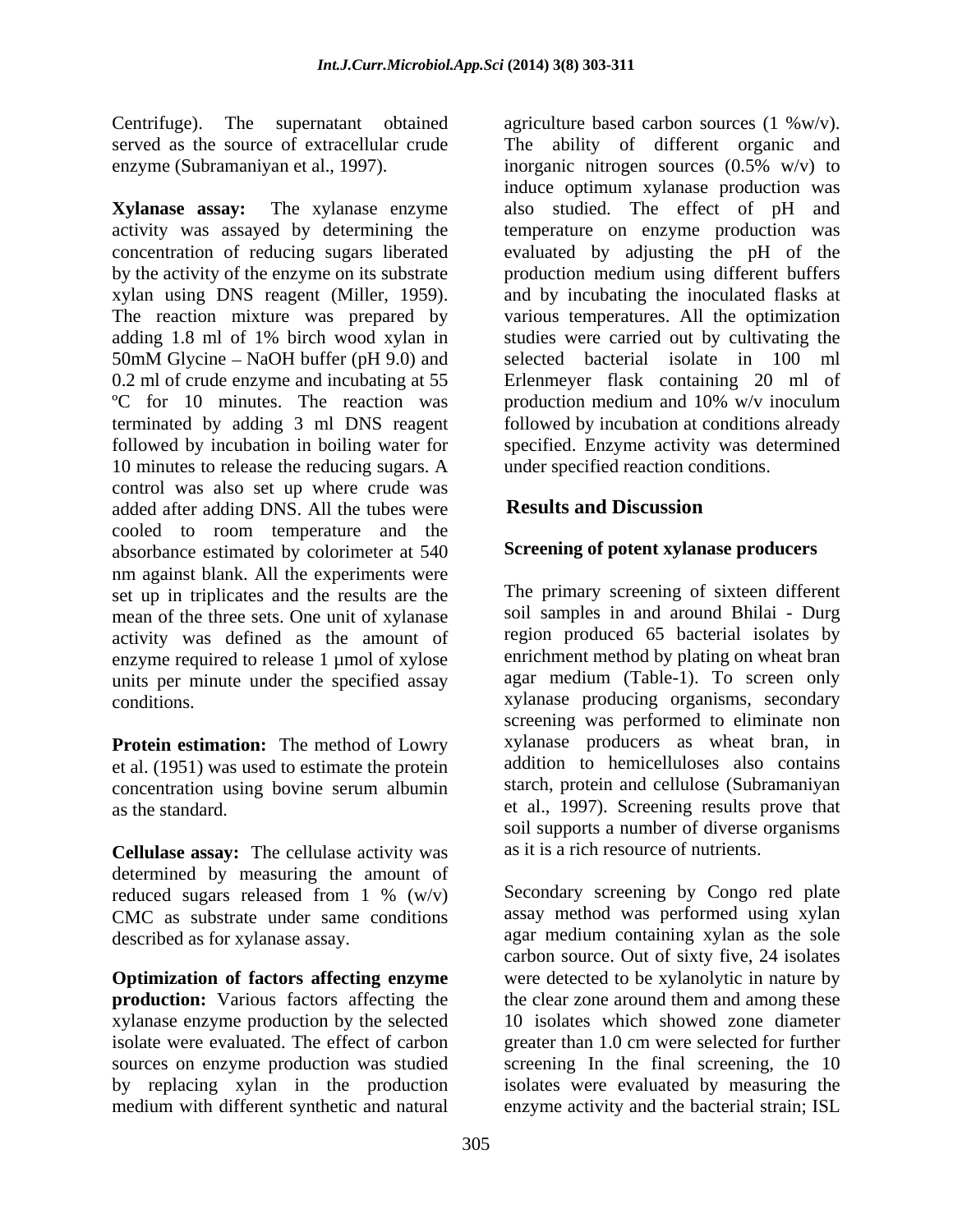Preliminary morphological characterization<br> **Effect of nitrogen sources:** Various showed that the isolate was gram positive, rod shaped, aerobic and endospore former. There are reports on isolation of xylanase<br>
morganic were tested to determine the best<br>
morganic were tested to determine the best<br>
morganic were tested to determine the best<br>
morganic were tested to determine the best<br>
mo producing organisms from soil (Poorna, 2011; Porsuk et al., 2013).

# **Optimization of factors affecting enzyme**

**Effect of carbon sources**: The essential element for microorganisms during growth ability of different synthetic and natural agriculture based carbon sources to stimulate maximum xylanase production by the selected strain was studied. The results depicted in figure - 2 indicate that the inexpensive and abundantly available substrate wheat bran resulted in good yield of xylanase followed by xylose. Enzyme production was negligible on sugars like glucose, mannose and sucrose. However a combination of wheat bran and xylan supported maximum xylanase production mutroge numbers of the maximum xylanase production and the mutrogen-

Wheat bran serves as a good source of carbon as determined by the enzyme activity. It may be due the fact that it contains sufficient nutrients with 40% xylan with an optimum value in this range. One of which is a substrate for xylanase (Thiago and Kellaway, 1982). The enhancement of xylanase production by xylan in the presence of wheat bran might be an indication that xylan would be acting as an inducer. These results can be attributed to expression and that xylanase indicates that the optimum pH for maximum gene expression and that xylanase production takes place in the presence of inducer suggests that xylanase could be an

3 showed maximum activity (23.33 IU/ml). inducible enzyme (Parachin et al., 2009; The summary of the results also show that Hiremath and Patil, 2011). These results ISL 3 produces considerably low cellulase prove that agriculture based wastes can activity which is significant for industrial serve as inexpensive and reliable carbon use (Table-2). sources for xylanase production.

production **production production production production production production** and metabolism is carbon. Therefore the produced maximum activity (Figure 3). This **Effect** of **nitrogen sources**: nitrogen sources including both organic and inorganic were tested to determine the best nitrogen source supporting maximum xylanase production. Nine different nitrogen sources were examined of which highest xylanase production was observed in medium containing yeast extract and peptone (0.5 % w/v each). Different enzyme activities were obtained with yeast extract  $(2.33 \text{ U/ml})$  and peptone  $(10.9 \text{ U/ml})$  when added separately but when combined produced maximum activity (Figure 3). This may be an indication that both these sources might be complementing each other. Moreover yeast extract has been reported to play an important role in xylanase production because of presence of essential elements and growth factors necessary for the growth of organisms (Porsuk *et a*l., 2013). Peptone, like yeast extract is a complex organic nitrogen source which might be stimulating growth by releasing  $NH_4$ <sup>+</sup> and improving the expression of nitrogen assimilating enzymes (Wang et al., 2009).

> **Effect of temperature/ pH**: Each organism has its own pH range for growth and activity with an optimum value in this range. One of the factors which play a crucial role in transportation of nutrients across the membrane and the functioning of enzyme systems with in an organism is pH (Gupta and Kar, 2008). The influence of pH on enzyme production as depicted in Figure  $-4$ xylanase production by the selected strain was found to be 9.0, although significant amounts of xylanase was produced at pH 10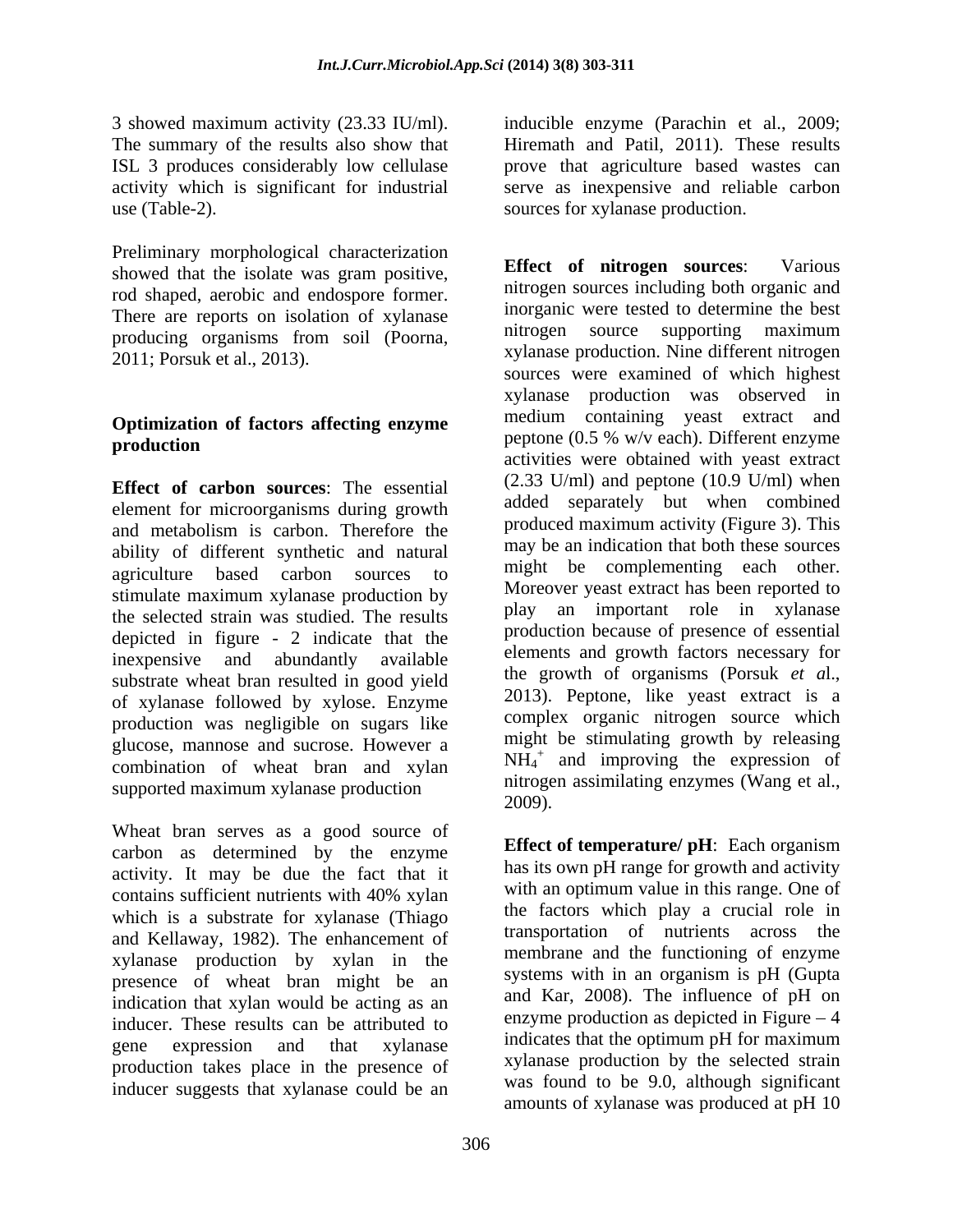ability to induce multiple xylanases at different pH (Sharma and Bajaj, 2005).

The effect of incubation temperatures on xylanase enzyme production was evaluated and the results (Figure 5) show that xylanase

also. The observations that xylanase was produced at temperatures ranging from production was seen at different pH may be 20ºC to 80ºC but maximum enzyme an indication that the organism may have the production by the isolated strain was found different pH (Sharma and Bajaj, 2005). xylanase production was observed at to be at 50ºC and a drastic decrease in temperatures lower than and higher than the optimum temperature.

| <b>Sample type</b> | No. of bacterial isolates |
|--------------------|---------------------------|
| <b>S</b> O1        |                           |
| Cow feed           |                           |
| Dung               |                           |
| Rotting Wood       |                           |

## **Table.1** Primary Screening of xylanase producers

**Table.2** Screening results of 10 potent isolates

|                     | Sample type  | No. of bacterial isolates                       |                    |
|---------------------|--------------|-------------------------------------------------|--------------------|
|                     | Soil         | 33                                              |                    |
|                     | Cow feed     | 10                                              |                    |
|                     | Dung         | 15                                              |                    |
|                     | Rotting Wood | 07                                              |                    |
|                     |              |                                                 |                    |
|                     |              |                                                 |                    |
|                     |              | Table.2 Screening results of 10 potent isolates |                    |
|                     |              |                                                 |                    |
|                     |              |                                                 |                    |
| Isolate No. $\vert$ |              | Zone Diameter (cm)   xylanase activity(IU/ml)   | Cellulase activity |
|                     |              |                                                 | (IU/ml)            |
| ISL <sub>3</sub>    | 2.1          | 23.33                                           | 0.053              |
| ISL $5$             | 1.3          | 3.0                                             | 1.33               |
| ISL 6               | 1.7          | 13.66                                           | 0.082              |
| <b>ISL 17</b>       | 1.8          | 14.0                                            | 3.33               |
| <b>ISL 19</b>       | 2.0          | 17.3                                            | 2.0                |
| <b>ISL 36</b>       | 1.4          | 2.66                                            | 4.33               |
| <b>ISL 43</b>       | 1.5          | 4.50                                            | 2.23               |
| <b>ISL 52</b>       | 1.6          | 3.22                                            | 4.33               |
| <b>ISL 56</b>       | 1.8          | 5.0                                             | 1.52               |
| <b>ISL 58</b>       | 1.8          | 21.0                                            | 0.15               |
|                     |              |                                                 |                    |
|                     |              |                                                 |                    |
|                     |              |                                                 |                    |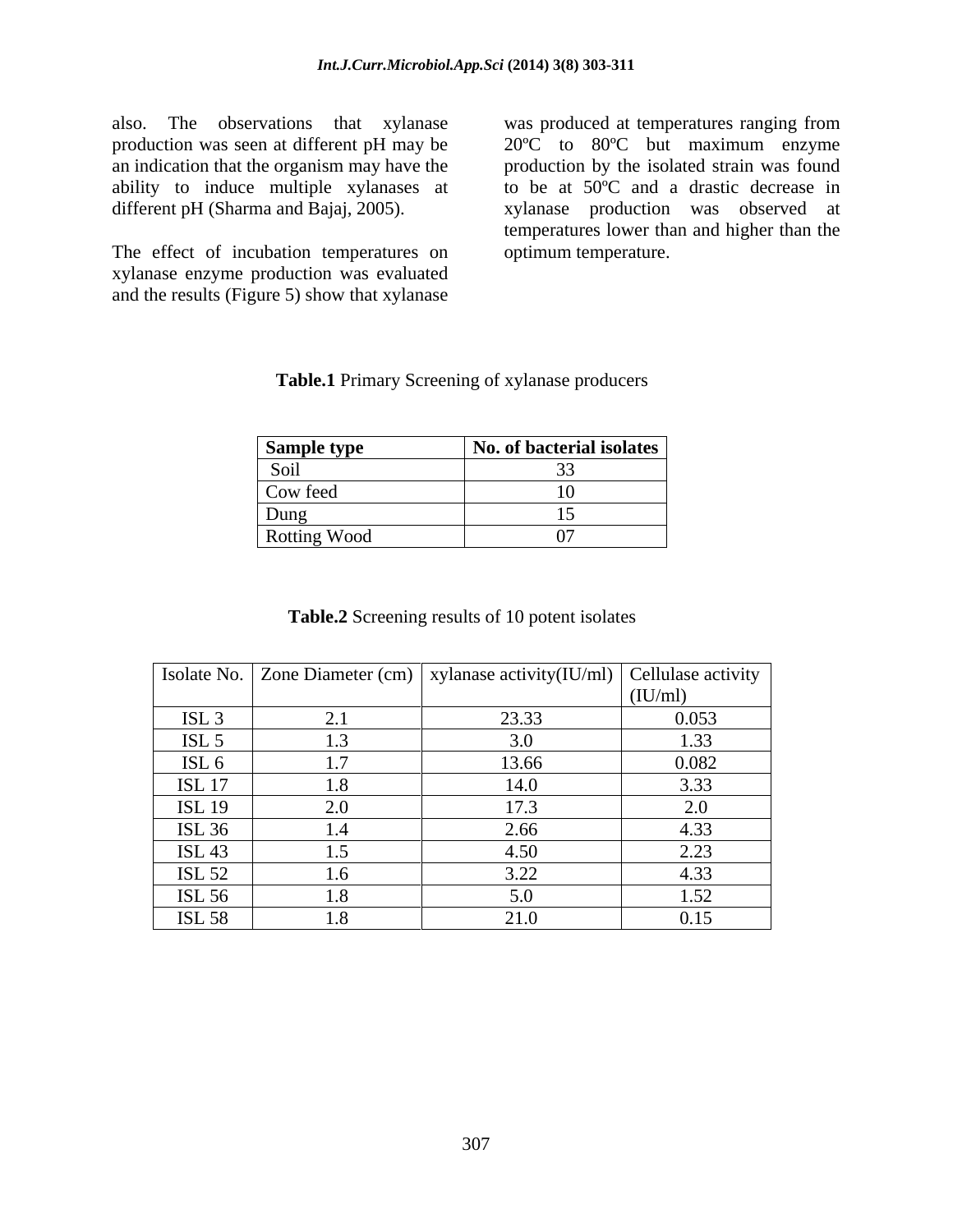**Figure.1** Strain ISL 3 showing Clear zone in Congo red plate assay method



**Figure.2** Effect of carbon sources on xylanase production

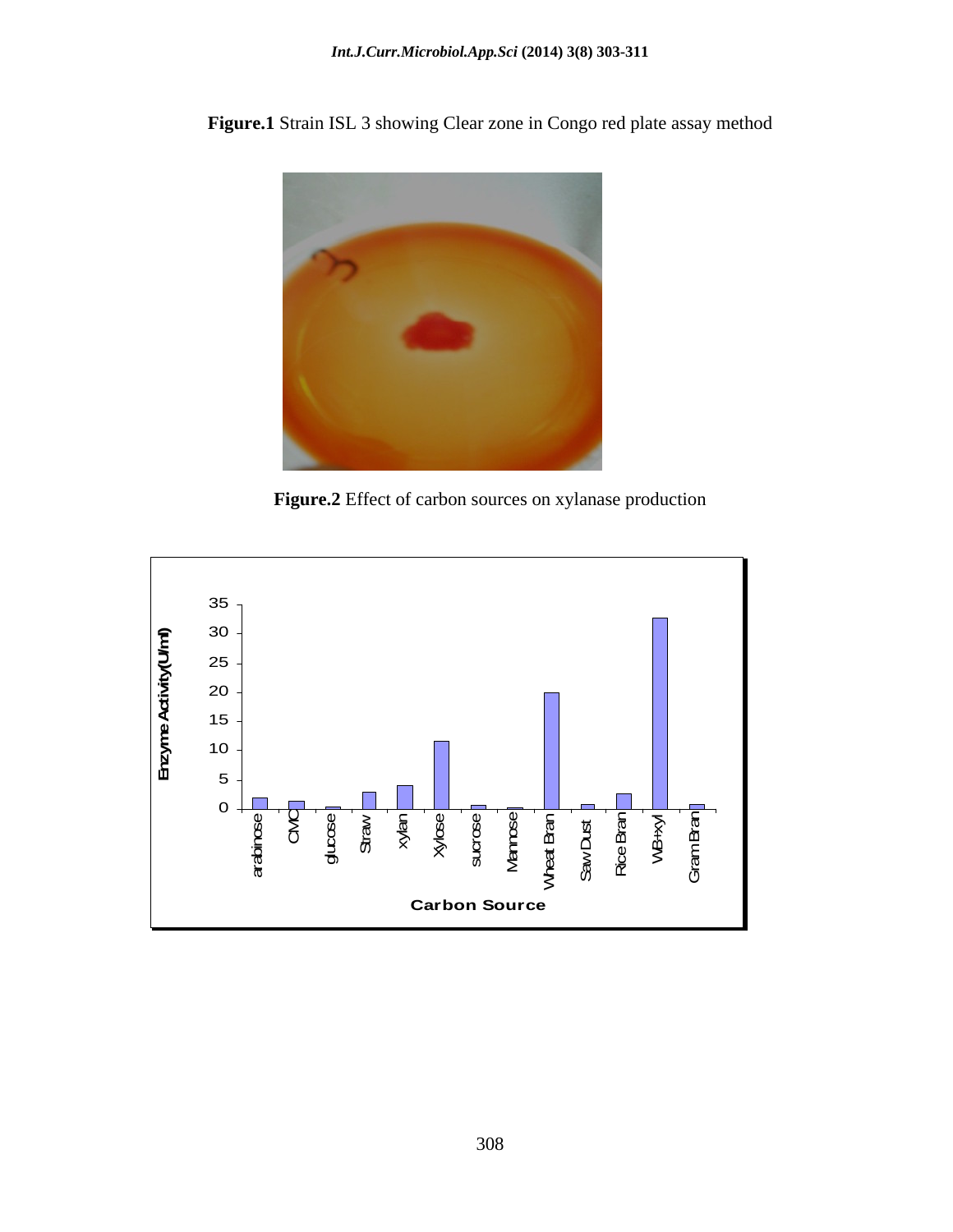**Figure.3** Effect of nitrogen sources on xylanase production



**Figure- 4:** Effect of Temperature **Figure- 5:** Effect of pH



## **References**

Anuradha P, Vijayalakshmi K, Prassana N Azeri C, Tamer A U and Oskay M 2010. D and Sridevi K 2007. Production xylanases from *Bacillus* sp. isolated from sugar cane fields. Current



and properties of alkaline production from alkaliphilic *Bacillus* Science 92: 1283-1286. kraft pulp. African Journal ofThermoactive cellulase-free xylanase strains using various agro-residues and their potential in biobleaching of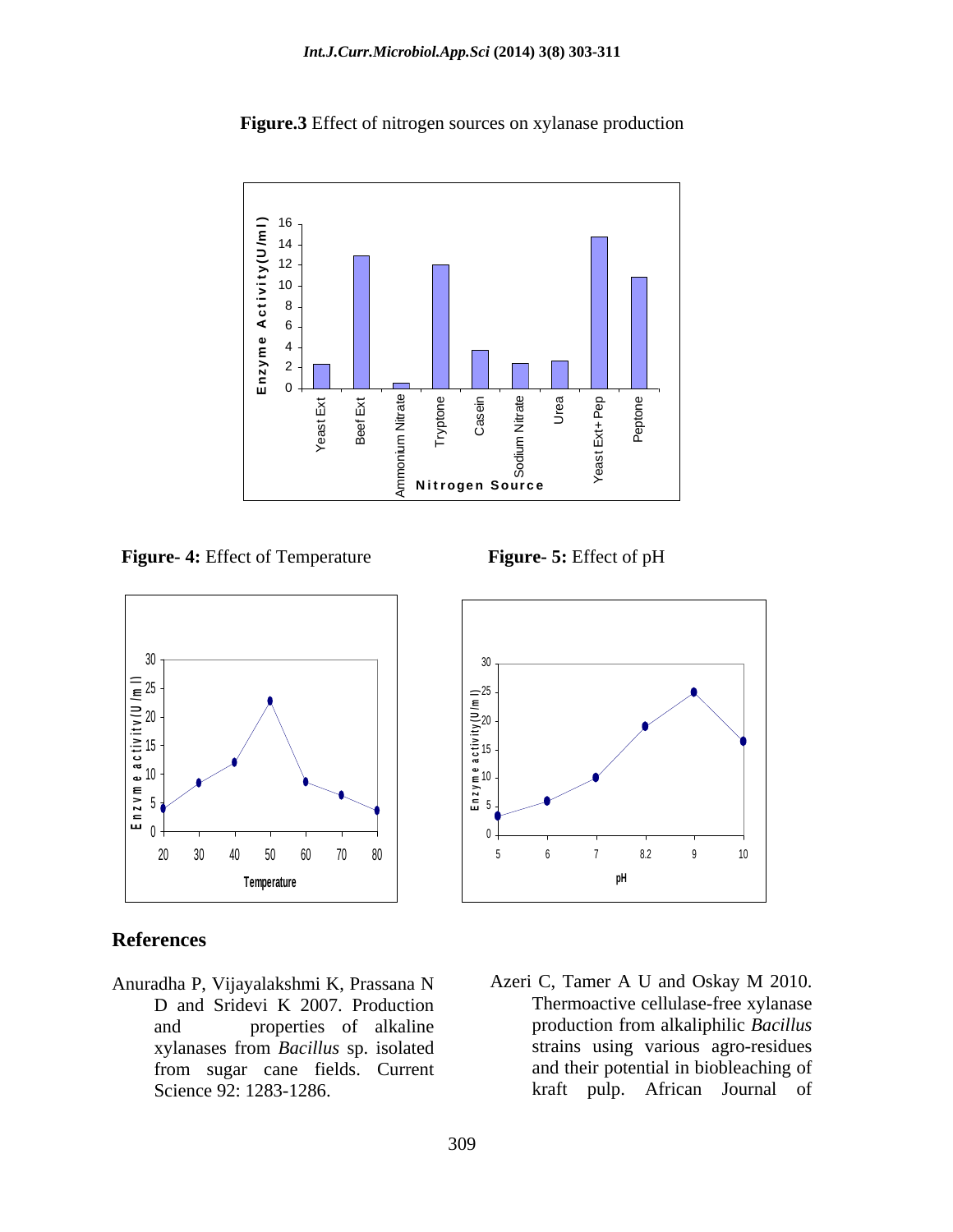- 
- Hoondal G S 2000. Production and **International Journal 2(2): 83-87**. *strptomycetes* sp QG-11-3. Journal
- Biotechnology 24: 396-402.<br>Collins T, Gerday C, Feller G 2005. Microbiological Reviews 29: 3–23. Chemistry 31: 538-542.
- 
- Gupta S, Bhushan B, Hoondal G S and 41M-1. Applied and xylanase production from a
- Gupta U and Kar R 2008. Optimization expression of CFXYN1 in xylanase production by solid state fermentation on corncob and by
- Hiremath K S and Patil C S 2011. bolysaccharides. Fermentation
- Biotechnology **9**(1): 63-72. Kumar D, Verma R, Sharma P, Rana A, Ball A S and McCarthy A J 1989. Sharma R, Prakash C and Bhalla T Saccharification of Straw by C 2010. Production and partial Actinomycetes enzyme. Journal of purification of xylanase from a Applied Bacteriology 66: 439-444. hew thermophilic isolate. Beg Q K, Bhushan B, Kapoor M and Sharma R, Prakash C and Bhalla T C 2010. Production and partial purification of xylanase from a new thermophilic isolate. Biological Forum – An International Journal 2(2): 83-87.
	- characterization of thermostable Lowry O H, Rosebrough N J, Farr A L and xylanase and pectinase from Randall R J 1951. Protein of Industrial Microbiology and reagent. Journal of Biological Randall R J 1951. Protein measured with the Folin phenol Chemistry 193: 265-275.
- Collins T, Gerday C, Feller G 2005. Miller G L 1959. Use of dinitrosalicylic Xylanases, xylanase families and acid reagent for the determination of extremophilic xylanases. FEMS reducing sugars. Analytical Miller G L 1959. Use of dinitrosalicylic acid reagent for the determination of reducing sugars. Analytical Chemistry 31: 538-542.
- Dhiman S S, Sharma J and Battan B 2008. Nakamura S, Wakabayashi K, Nakai R, Industrial Applications and future Aono R and Horikoshi K 1993. prospects of Microbial Xylanases: A Review. BioResources 3(4): 1377- an alkaline xylanase from 1402. alkaliphilic *Bacillus* sp. strain Kuhad R C. 2001. Improved Environmental Microbiology 59: Aono R and Horikoshi K 1993. Purification and some properties of an alkaline xylanase from 41M-1. Applied and 2311-2316.
	- haloalkalophilic *Staphylococcus* sp Parachin N S, Siqueira S, de Faria F P, SG-13 using inexpensive agricultural Torres F AG, de Moraes L M P residues. World Journal of 2009. Xylanase from Crypyococcus Microbilogy and Biotechnology 17: *flavus* isolate I-11: Enzymatic 5-8. Profile, Isolation and heterologous and scale-up of cellulase free endo *Saccharomyces cerevisiae*. Journal Torres F AG, de Moraes L M P 2009. Xylanase from *Crypyococcus*  expression of CFXYN1 in of Molecular Catalysis 59: 52-57.
	- immobilized cells of a Poorna C A 2011. Purification and thermotolerant bacterial isolate. Biochemical Characterization of Jordan Journal of Biological Xylanases from Bacillus Pumilus Sciences 1: 129-134. and their potential for hydrolysis of Isolation, production and Technology 1:101, doi characterization of 10.4172/2167-7972.1000101. Xylanases from *Bacillus Pumilus* polysaccharides. Fermentation Technology 1:101, doi
		- alkalothermostable xylanase from Porsuk I, Ozakin S, Bali B and Yilmaz E I newly isolated *Bacillus* sp. International Journal of Thermoactive, and alkali xylanase Biotechnology Applications 3(1): by terrestrial 48-51. *Streptomyces* sp. CA24. Turkish Porsuk I, Ozakin S, Bali B and Yilmaz E I 2013. A Cellulase-free, production by terrestrial Journal of Biology 37: 370-375.